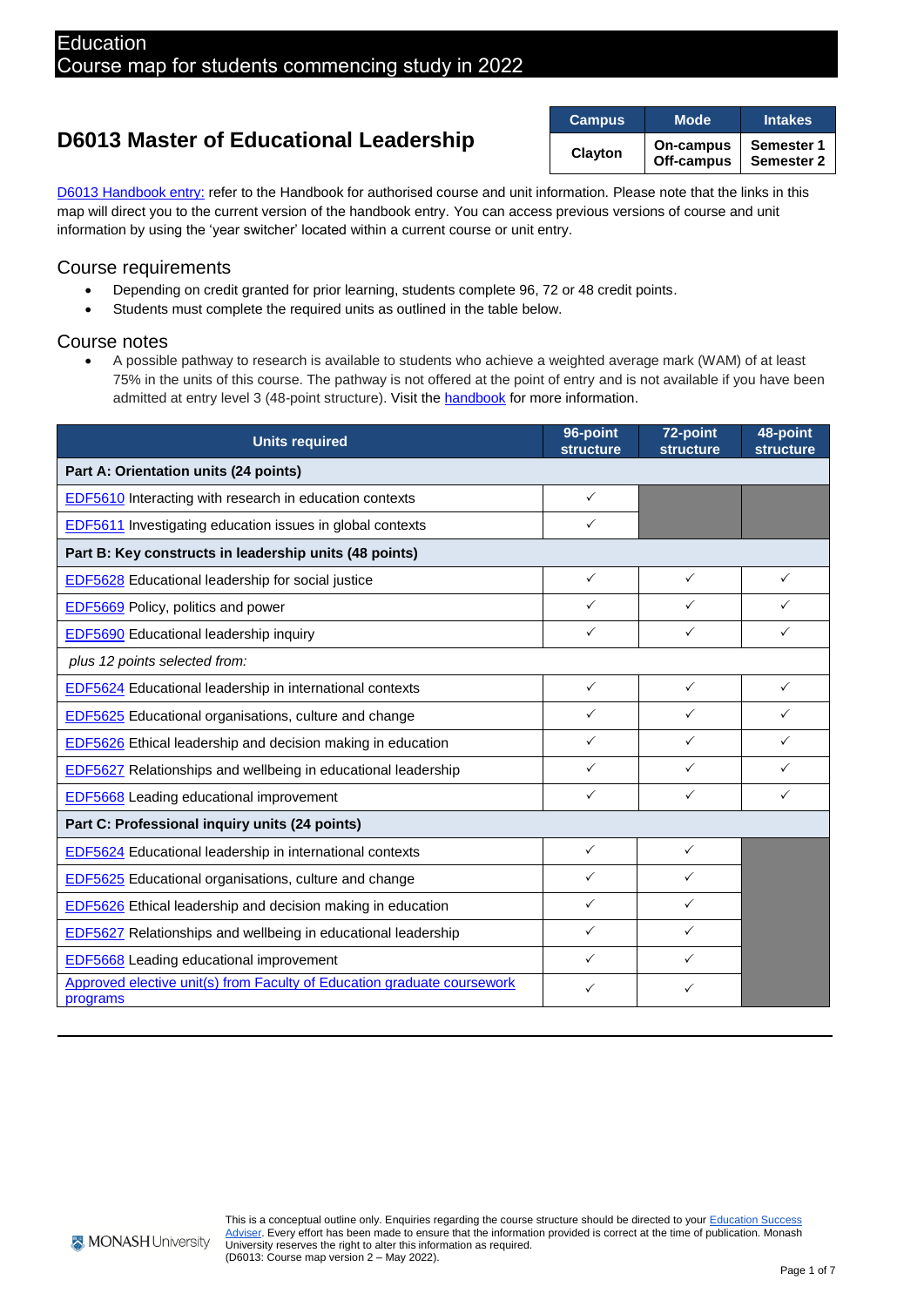### Course progression - Semester 1 commencement

#### Full-time progression: 96-point structure

| Year | <b>Sem</b>     | <b>Units</b>                                                                            |                                                                                           |
|------|----------------|-----------------------------------------------------------------------------------------|-------------------------------------------------------------------------------------------|
|      |                | <b>EDF5610</b><br>Interacting with research in education contexts<br>$(12 \text{ pts})$ | <b>EDF5611</b><br>Investigating education issues in global contexts<br>$(12 \text{ pts})$ |
|      | $\overline{2}$ | <b>EDF5628</b><br>Educational leadership for social justice<br>$(12 \text{ pts})$       | Part B: Key constructs in leadership unit(s) - up to 12pts                                |
| ◠    |                | <b>EDF5669</b><br>Policy, politics and power<br>$(12 \text{ pts})$                      | Part C: Professional inquiry unit(s) - up to 12pts                                        |
|      | $\mathcal{P}$  | <b>EDF5690</b><br>Educational leadership inquiry<br>(12 pts)                            | Part C: Professional inquiry unit(s) - up to 12pts                                        |

#### Full-time progression: 72-point structure

| Year | <b>Sem</b> |                                                                                   | <b>Units</b>                                               |
|------|------------|-----------------------------------------------------------------------------------|------------------------------------------------------------|
|      |            | <b>EDF5669</b><br>Policy, politics and power<br>$(12 \text{ pts})$                | Part B: Key constructs in leadership unit(s) - up to 12pts |
|      | 2          | <b>EDF5628</b><br>Educational leadership for social justice<br>$(12 \text{ pts})$ | Part C: Professional inquiry unit(s) - up to 12pts         |
| ົ    |            | <b>EDF5690</b><br>Educational leadership inquiry<br>$(12 \text{ pts})$            | Part C: Professional inquiry unit(s) - up to 12pts         |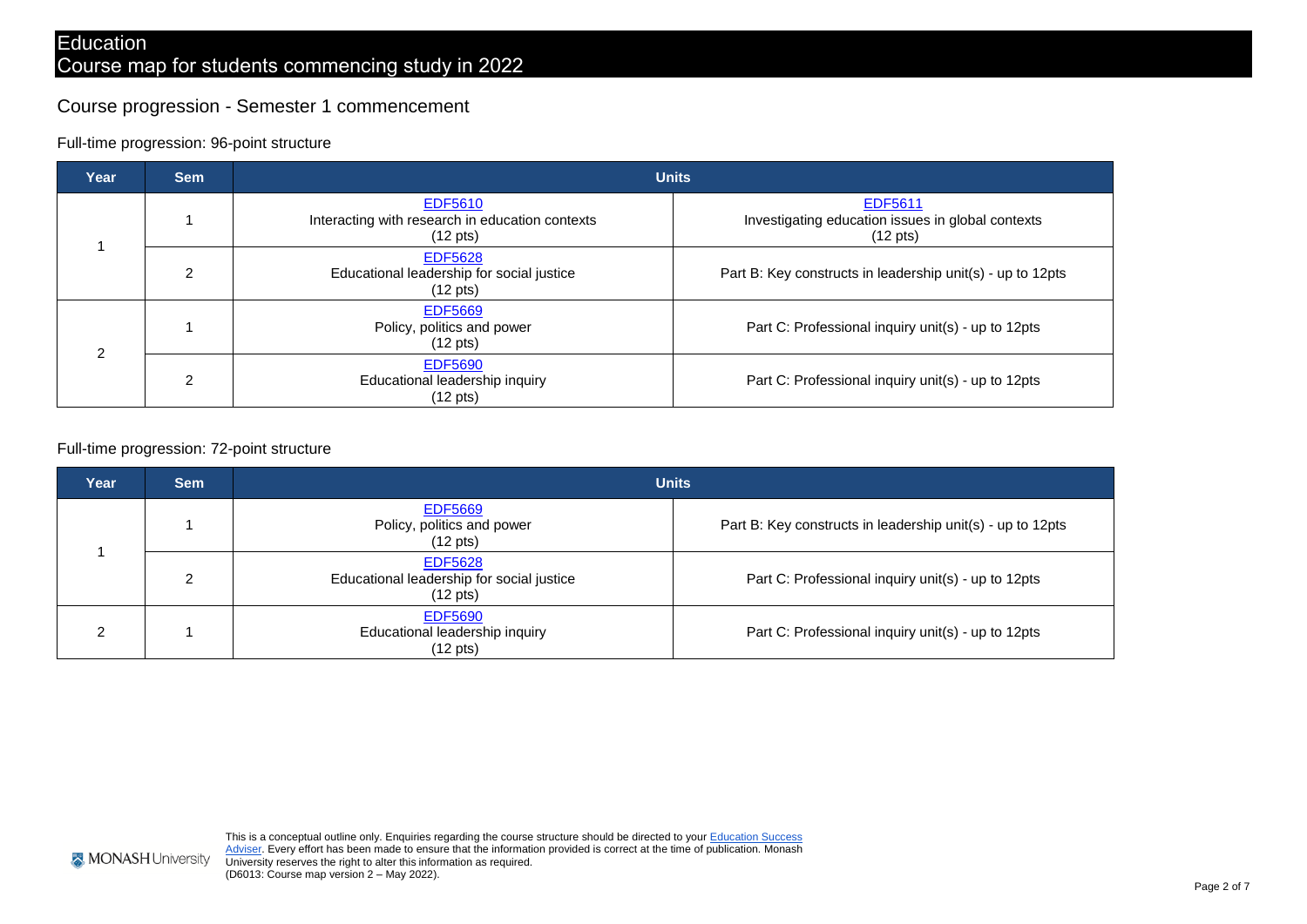## **Education**

# Course map for students commencing study in 2022

Full-time progression: 48-point structure

| Year | <b>Sem</b> |                                                                                   | <b>Units</b>                                                           |
|------|------------|-----------------------------------------------------------------------------------|------------------------------------------------------------------------|
|      |            | <b>EDF5669</b><br>Policy, politics and power<br>$(12 \text{ pts})$                | Part B: Key constructs in leadership unit(s) - up to 12pts             |
|      | ◠          | <b>EDF5628</b><br>Educational leadership for social justice<br>$(12 \text{ pts})$ | <b>EDF5690</b><br>Educational leadership inquiry<br>$(12 \text{ pts})$ |

### Part-time progression: 96-point structure

| Year           | <b>Sem</b>     | <b>Units</b>                                                                              |
|----------------|----------------|-------------------------------------------------------------------------------------------|
| 1              | 1              | EDF5610<br>Interacting with research in education contexts<br>$(12 \text{ pts})$          |
|                | $\overline{2}$ | <b>EDF5611</b><br>Investigating education issues in global contexts<br>$(12 \text{ pts})$ |
| $\overline{2}$ | 1              | <b>EDF5669</b><br>Policy, politics and power<br>$(12 \text{ pts})$                        |
|                | 2              | Part B: Key constructs in leadership unit(s) - up to 12pts                                |
| 3              | 1              | Part C: Professional inquiry unit(s) - up to 12pts                                        |
|                | 2              | <b>EDF5628</b><br>Educational leadership for social justice<br>$(12 \text{ pts})$         |
| 4              | 1              | <b>EDF5690</b><br>Educational leadership inquiry<br>$(12 \text{ pts})$                    |
|                | $\overline{2}$ | Part C: Professional inquiry unit(s) - up to 12pts                                        |

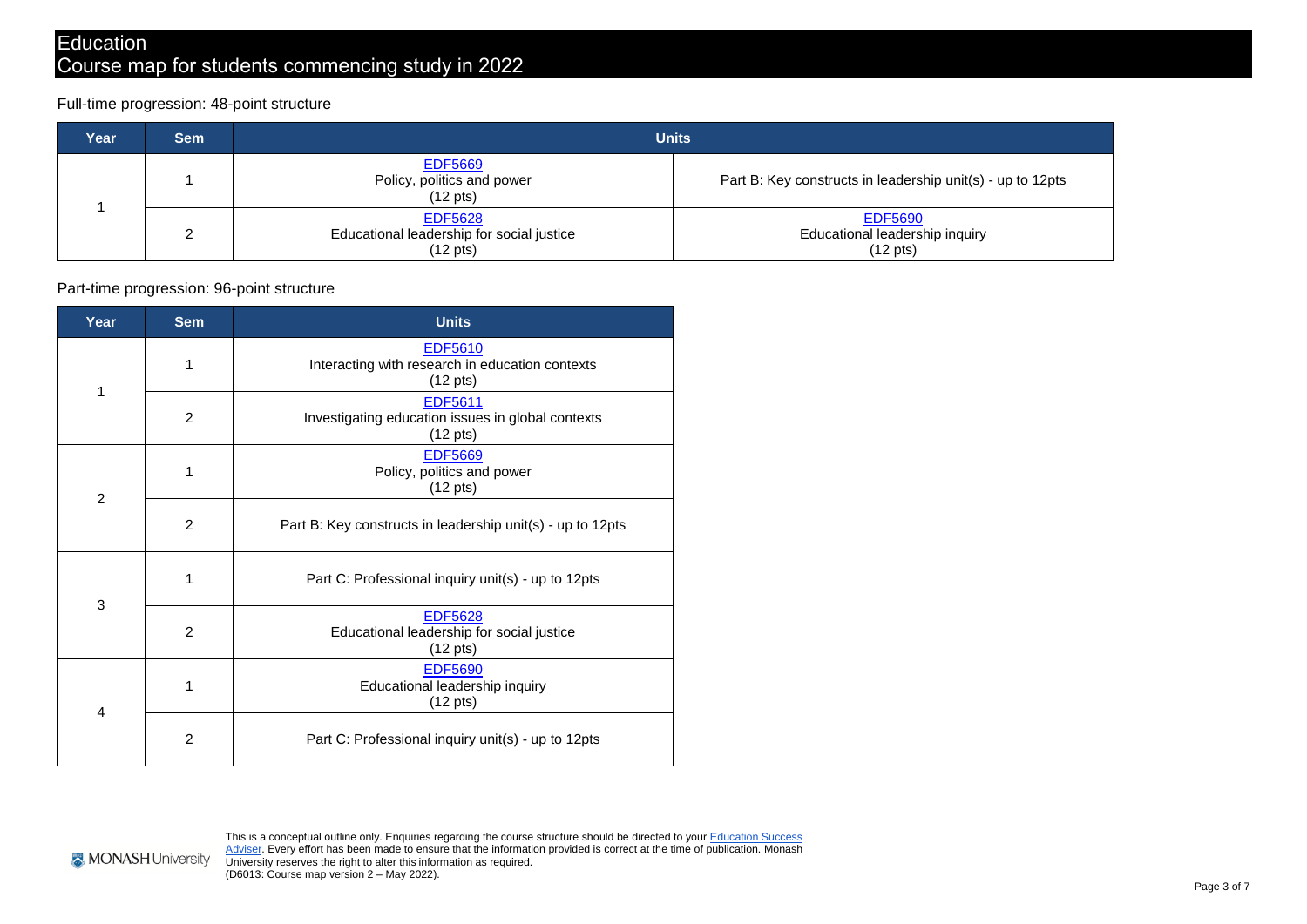Part-time progression: 72-point structure

| Year | <b>Sem</b>     | <b>Units</b>                                                                      |
|------|----------------|-----------------------------------------------------------------------------------|
|      | 1              | <b>EDF5669</b><br>Policy, politics and power<br>$(12 \text{ pts})$                |
| 1    | $\overline{2}$ | Part B: Key constructs in leadership unit(s) - up to 12pts                        |
|      | 1              | Part C: Professional inquiry unit(s) - up to 12pts                                |
| 2    | $\overline{2}$ | <b>EDF5628</b><br>Educational leadership for social justice<br>$(12 \text{ pts})$ |
| 3    | 1              | <b>EDF5690</b><br>Educational leadership inquiry<br>$(12 \text{ pts})$            |
|      | $\overline{2}$ | Part C: Professional inquiry unit(s) - up to 12pts                                |

Part-time progression: 48-point structure

| Year          | <b>Sem</b>     | <b>Units</b>                                                                      |
|---------------|----------------|-----------------------------------------------------------------------------------|
|               |                | <b>EDF5669</b><br>Policy, politics and power<br>$(12 \text{ pts})$                |
|               | 2              | <b>EDF5628</b><br>Educational leadership for social justice<br>$(12 \text{ pts})$ |
| $\mathcal{P}$ | 1              | Part B: Key constructs in leadership unit(s) - up to 12pts                        |
|               | $\overline{2}$ | <b>EDF5690</b><br>Educational leadership inquiry<br>$(12 \text{ pts})$            |

This is a conceptual outline only. Enquiries regarding the course structure should be directed to your Education Success [Adviser. E](https://juvo.monash.edu/student)very effort has been made to ensure that the information provided is correct at the time of publication. Monash University reserves the right to alter this information as required. (D6013: Course map version 2 – May 2022).

\_\_\_\_\_\_\_

\_\_\_\_\_\_\_\_\_\_\_\_\_\_\_\_

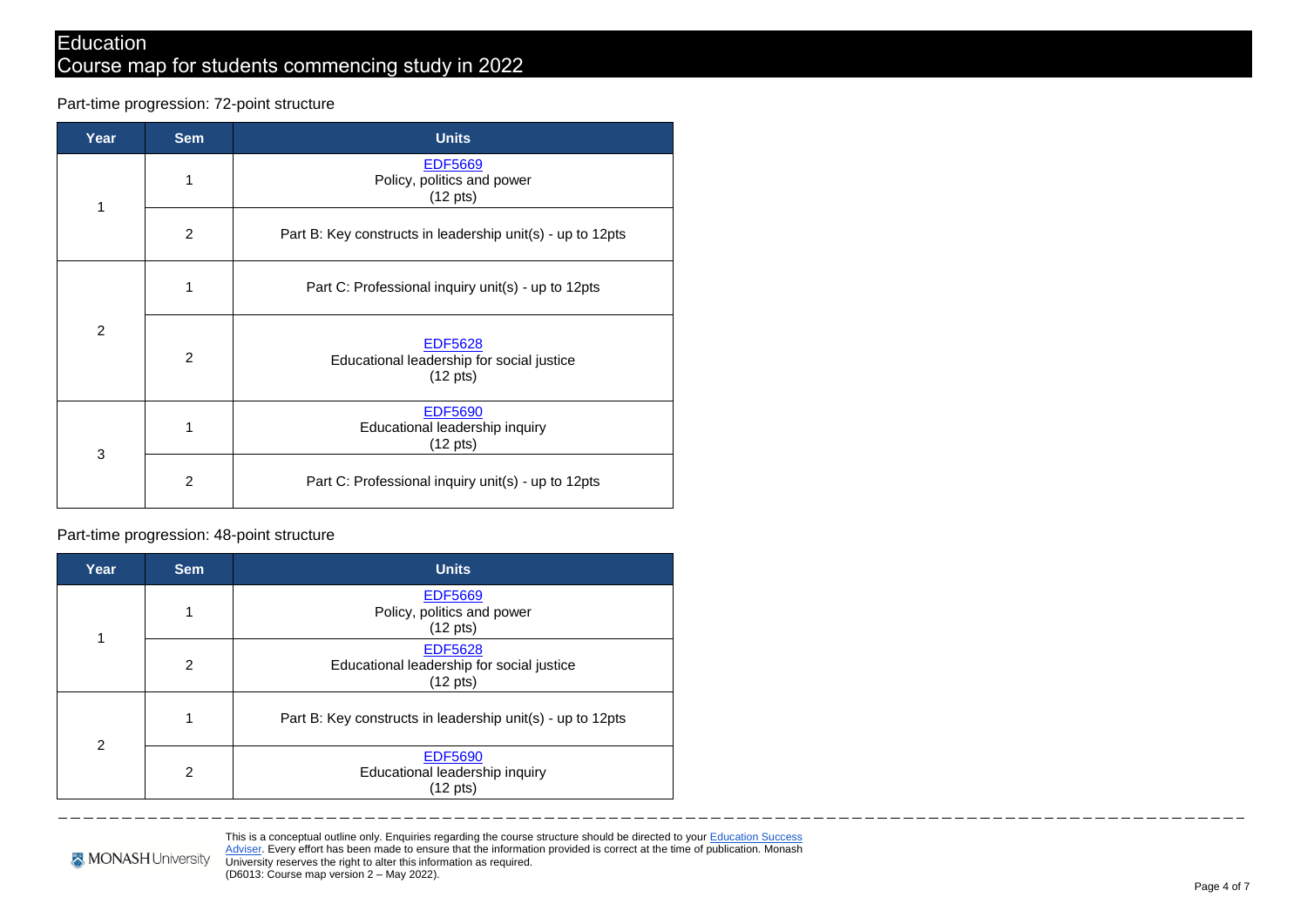### Course progression - Semester 2 commencement

### Full-time progression: 96-point structure

| Year                | <b>Sem</b> | <b>Units</b>                                                                            |                                                                                           |
|---------------------|------------|-----------------------------------------------------------------------------------------|-------------------------------------------------------------------------------------------|
|                     | 2          | <b>EDF5610</b><br>Interacting with research in education contexts<br>$(12 \text{ pts})$ | <b>EDF5611</b><br>Investigating education issues in global contexts<br>$(12 \text{ pts})$ |
| ົ<br>$\overline{2}$ |            | <b>EDF5669</b><br>Policy, politics and power<br>$(12 \text{ pts})$                      | Part B: Key constructs in leadership unit(s) - up to 12pts                                |
|                     |            | <b>EDF5628</b><br>Educational leadership for social justice<br>$(12 \text{ pts})$       | Part C: Professional inquiry unit(s) - up to 12pts                                        |
| 3                   |            | <b>EDF5690</b><br>Educational leadership inquiry<br>$(12 \text{ pts})$                  | Part C: Professional inquiry unit(s) - up to 12pts                                        |

### Full-time progression: 72-point structure

| Year | <b>Sem</b> |                                                                                   | <b>Units</b>                                               |
|------|------------|-----------------------------------------------------------------------------------|------------------------------------------------------------|
|      | ◠          | <b>EDF5628</b><br>Educational leadership for social justice<br>$(12 \text{ pts})$ | Part B: Key constructs in leadership unit(s) - up to 12pts |
| ົ    |            | <b>EDF5669</b><br>Policy, politics and power<br>$(12 \text{ pts})$                | Part C: Professional inquiry unit(s) - up to 12pts         |
|      | ົ          | <b>EDF5690</b><br>Educational leadership inquiry<br>$(12 \text{ pts})$            | Part C: Professional inquiry unit(s) - up to 12pts         |

#### Full-time progression: 48-point structure

| Year | Sem |                                                                                   | Units                                                                  |
|------|-----|-----------------------------------------------------------------------------------|------------------------------------------------------------------------|
|      |     | <b>EDF5628</b><br>Educational leadership for social justice<br>$(12 \text{ pts})$ | Part B: Key constructs in leadership unit(s) - up to 12pts             |
|      |     | <b>EDF5669</b><br>Policy, politics and power<br>$(12 \text{ pts})$                | <b>EDF5690</b><br>Educational leadership inquiry<br>$(12 \text{ pts})$ |

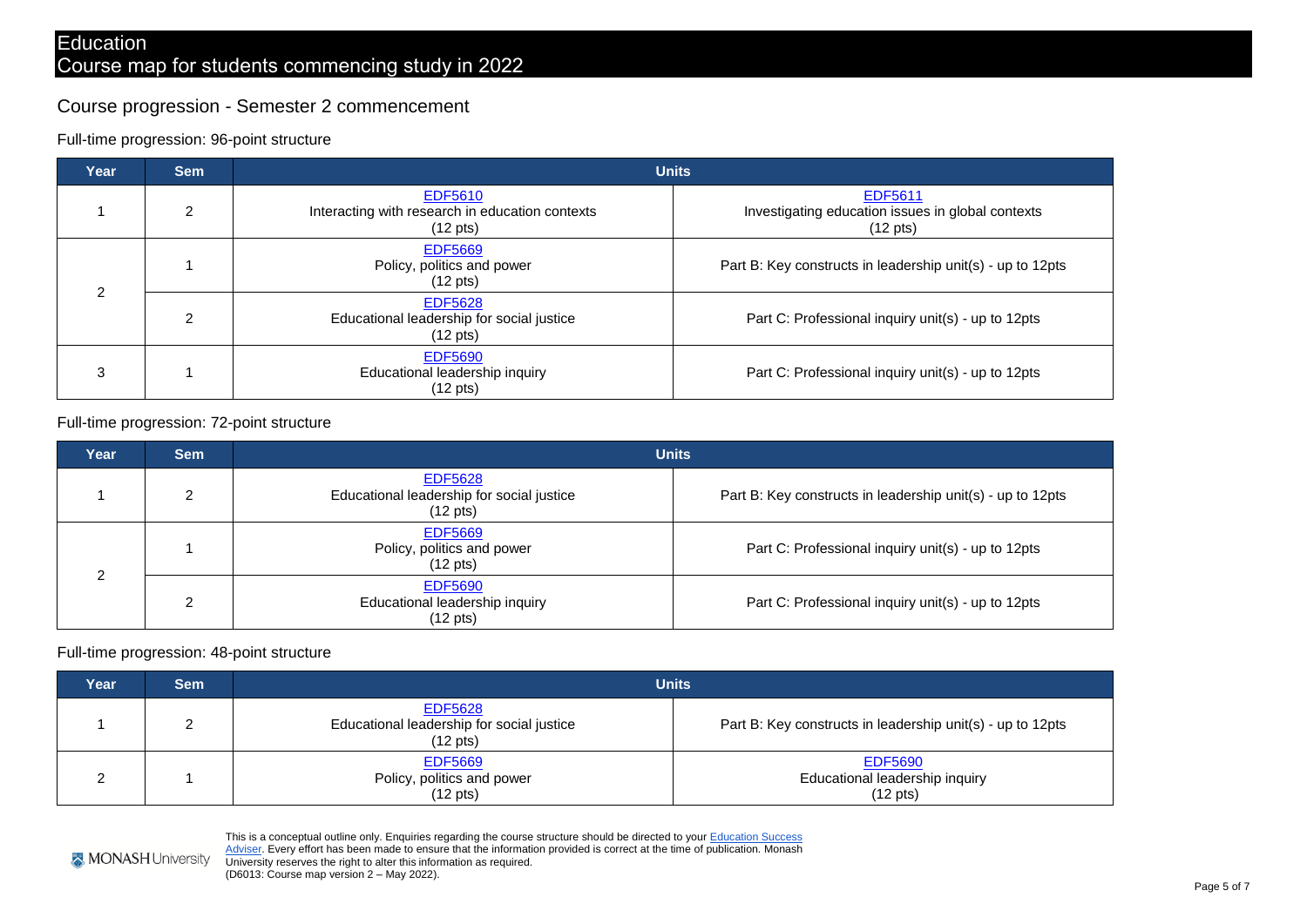# Course map for students commencing study in 2022

Part-time progression: 96-point structure

| Year           | <b>Sem</b> | <b>Units</b>                                                                              |
|----------------|------------|-------------------------------------------------------------------------------------------|
| 1              | 2          | <b>EDF5610</b><br>Interacting with research in education contexts<br>$(12 \text{ pts})$   |
| $\overline{2}$ | 1          | <b>EDF5611</b><br>Investigating education issues in global contexts<br>$(12 \text{ pts})$ |
|                | 2          | <b>EDF5628</b><br>Educational leadership for social justice<br>$(12 \text{ pts})$         |
| 3              | 1          | Part B: Key constructs in leadership unit(s) - up to 12pts                                |
|                | 2          | Part C: Professional inquiry unit(s) - up to 12pts                                        |
| 4              | 1          | <b>EDF5669</b><br>Policy, politics and power<br>$(12 \text{ pts})$                        |
|                | 2          | <b>EDF5690</b><br>Educational leadership inquiry<br>$(12 \text{ pts})$                    |
| 5              | 1          | Part C: Professional inquiry unit(s) - up to 12pts                                        |

**MONASH** University